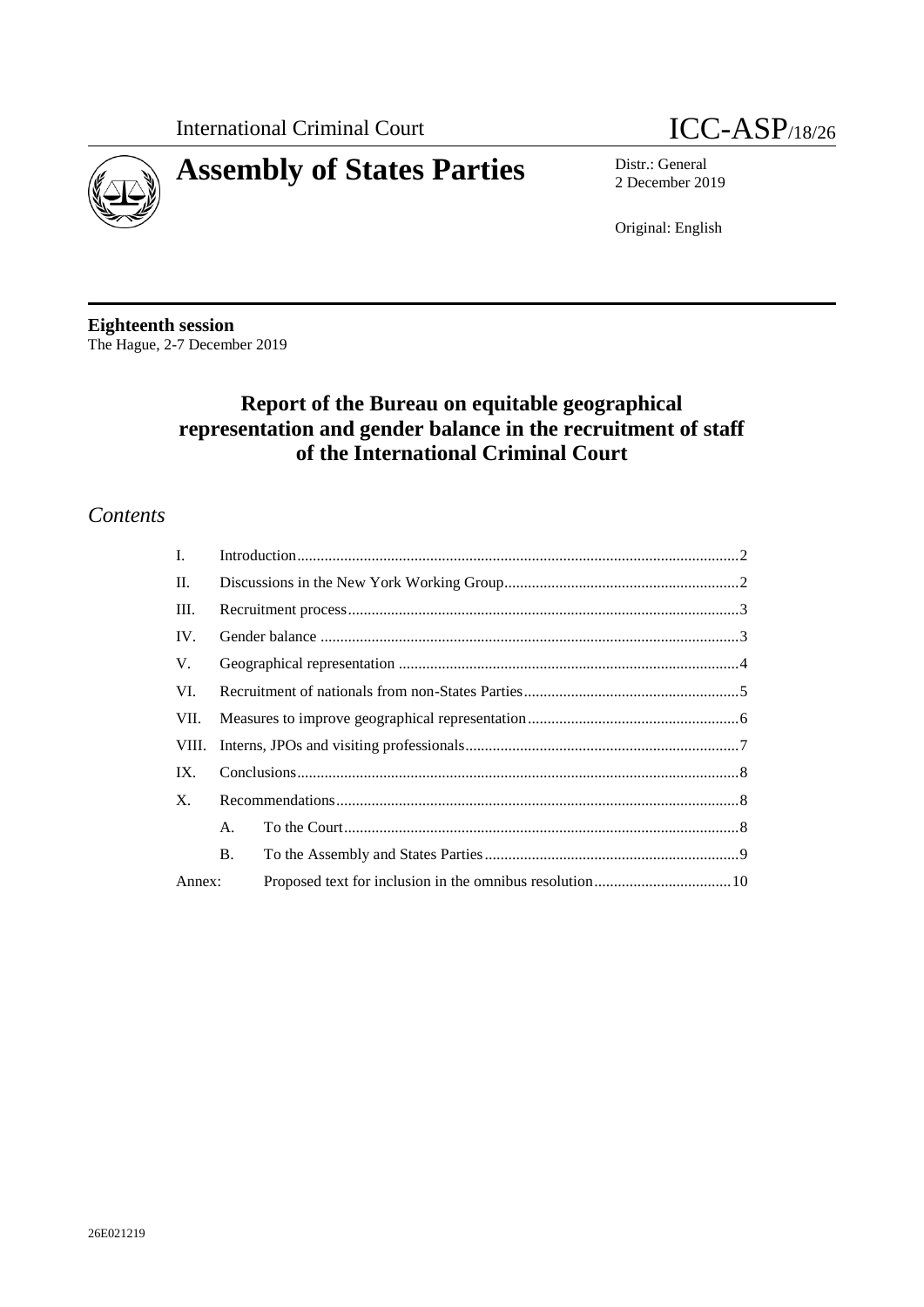# <span id="page-1-0"></span>**I. Introduction**

1. The Rome Statute provides that the International Criminal Court ("the Court") shall ensure the highest standards of efficiency, competency and integrity, and shall have regard to fair representation of women and men for all positions, representation of the principal legal systems of the world for legal positions, and equitable geographical representation for positions in the professional category. The selection procedure is determined by the criteria set forth in articles 44(2) and 36(8) of the Rome Statute and resolution ICC-ASP/1/Res.10 of the Assembly of States Parties ("the Assembly").

2. As decided by the Assembly, the system of desirable ranges applied by the Court is based on the system of the United Nations. The ranges are calculated on the basis of a State's financial contribution to the budget of the Court and of a State's population size, both criteria in relation to the total membership of the Rome Statute.

3. At its seventeenth session, the Assembly "request[ed] the Bureau to continue engaging with the Court to identify ways to improve equitable geographical representation and gender balance in professional posts, as well as to remain seized of the issue of geographical representation and gender balance, and to report thereon to the eighteenth session of the Assembly."<sup>1</sup>

4. The mandate on the issue of geographical representation and gender balance was allocated by the Bureau of the Assembly to the New York Working Group and Mrs. Kristina Pelkiö (Czech Republic) was appointed as facilitator on this issue by the Bureau on 7 February 2019. As in previous years, the facilitation would serve, among other matters, as a platform to raise awareness on the staffing of the Court and provide updates regarding fluctuations of staffing.

## <span id="page-1-1"></span>**II. Discussions in the New York Working Group**

5. The facilitator held three meetings, open to State Parties, Observer States and civil society. During a meeting held on 1 July 2019, the facilitator presented a proposed roadmap for the facilitation as well as brief updated on the current status and recent trends. Delegations stressed that reducing the number of under-represented and non-represented countries, while also preserving the high quality of candidates, would serve to increase the trust in and legitimacy of the Court. Moreover, some delegations stated that the Court should further strengthen its initiatives to address concerns about under-representation and take decisive measures to produce real outcomes in this regard. In relation to the gender imbalance, some delegations considered the creation of mentoring programs and appointment of focal points as a good start, but not sufficient, and thus additional initiatives might be needed to address this structural issue.

6. In a meeting held on 8 November 2019, the Court — represented by the Registrar of the Court and staff from the Human Resources Section and the External Relations and Cooperation Section, through videoconference — presented an overview of its efforts to achieve equitable geographical representation and gender balance. The Registrar stressed the importance allocated to this topic, as demonstrated by its inclusion as one of the three priorities of the Registry Strategic Plan 2019-2021. He stated that even though the Court has taken measures to improve geographical representation and gender balance ("GRGB") in the past, it was clear that more had to be done. Among the measures that the Court planned to take was the identification and modification of issues within the legal framework of the recruitment process, and the inclusion of improving GRGB as an objective for performance appraisals of all recruiting staff. Regarding geographical representation, engagement with individual under and non-represented States to understand the existing recruitment challenges and plan targeted actions had proven beneficial. Regarding gender balance, the Registrar stated that overall there is almost a balance between female and male staff; however, this is not the case for the higher positions where female staff are underrepresented. The Court aimed to improve the situation through the introduction of the mentoring program and the appointment of a Focal Point for Women. The Registrar added

 $<sup>1</sup>$  ICC-ASP/17/Res.5, annex I, para. 13(c).</sup>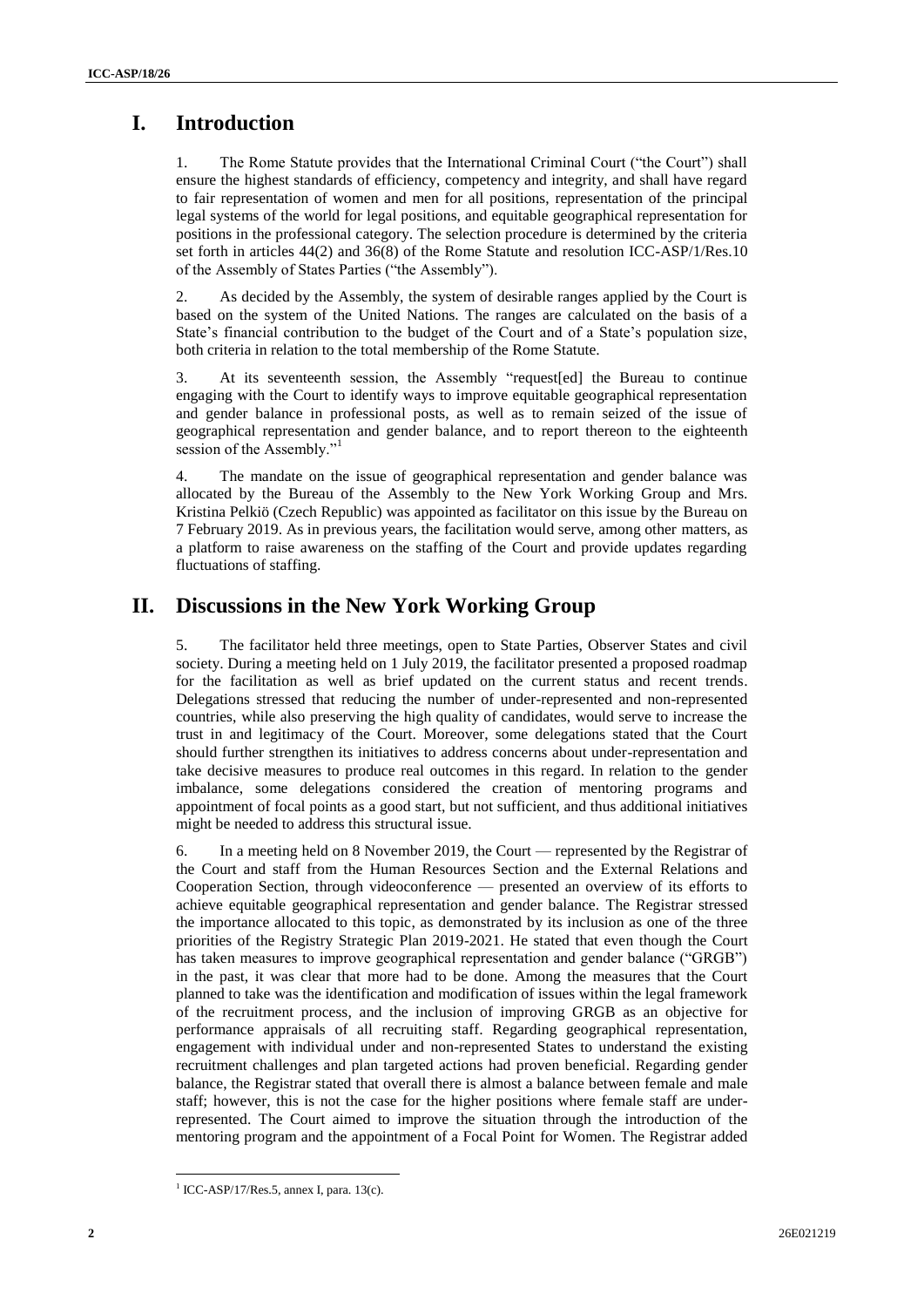that the Court was grateful that experts would consider the matter in the framework of the proposed review of the Court. The Human Resources Section representative further briefed delegations on the statistics on both matters and the data, updated to 30 September 2019, was shared electronically with delegations. The statistics were broken down by Court organs, permitting a horizontal view in addition to the vertical one. It was recalled that information on the geographical representation and gender balance of the Court's professional staff was included as an annex to the report of the Committee on Budget and Finance ("the Committee").<sup>2</sup> Moreover, the Court outlined the challenges that they face in addressing the matter given the limited number of vacant posts, an average of 20 to 30 posts per year, and the limited turnover of staff especially at senior levels.

7. In a meeting held on 14 November 2019, the facilitator presented draft report and delegations had opportunity to discuss proposed text for the omnibus resolution, which is annexed to this report.

8. The facilitator also held bilateral meetings with interested delegations, aimed at providing specific information on statistics relevant to their respective States and encouraging better dissemination of professional vacancies.

## <span id="page-2-0"></span>**III. Recruitment process**

9. As at 30 September 2019, the Court had 469 professional posts, comprised of 94 different nationalities (excluding 3 elected officials and 42 language staff); 39 posts were vacant; 34 were under recruitment or had the recruitment completed.<sup>3</sup>

10. Representatives of the Human Resources Section provided States with background information regarding the functioning of the recruitment process. It was advised that, in accordance with the Rome Statute, the Court selects the most qualified candidates and, when candidates perform equally well, the recruiting panel considers geographical and gender representation. It was stressed that diversity is also relevant for the composition of the panels, and that its members are provided with information regarding under- and overrepresented countries, in an effort to ensure that nationals from these countries are properly considered for shortlisting.

### <span id="page-2-1"></span>**IV. Gender balance**

As of 30 September 2019, female staff comprised 47.3 per cent of the Court's professional staff, while male staff comprised 52.7 per cent.<sup>4</sup> In spite of the slight decrease in the overall ratio of female employees in the Court's professional staff in comparison to 2018, the overall gender balance continued to be within range. Ensuring gender parity on the recruitment panels was among the measures taken by the Court to preserve this achievement.

12. Throughout the years, there has been some stability regarding gender balance at the Court<sup>5</sup>, however, imbalance in the staff composition within some Court programmes<sup>6</sup> and severe under-representation of female staff in positions  $P-5$  and above<sup>7</sup> has been identified. While female staff constitute more than 50 per cent at the P-1 (76 per cent) and P-2 (63 per cent) levels, female staff are severely under-represented at the higher levels: only 11 per

 $2^2$  Report of the Committee on Budget and Finance on the work of its thirty second session (ICC-ASP/18/5), annex II, "Human Resources tables", 8 August 2019.

<sup>&</sup>lt;sup>3</sup> Information provided by Human Resources Section in the videoconference with the New York Working Group on 8 November 2019 and included in the updated presentation circulated to State Parties on 19 November 2019.<br><sup>4</sup> Ibid Ibid.

<sup>5</sup> Ibid. Percentage of male and female staff per year: 2014: 53.5%-46,5%; 2015:56,2%-43,8%; 2016: 52,9%-

<sup>47,1%; 2017: 53,6%-46,4%; 2018:52,8%-47,2%; 2019: 52,7%-47,3%).</sup> 6 Ibid. Percentage of male and female staff per organ as of 30 September 2019: Judiciary: 37%-63%; Office of the Prosecutor: 47,6%-52,4%; Registry 57,6%-42,7%; Secretariat of the Assembly of States Parties: 60%-40%;

Secretariat of the Trust Fund for Victims: 42,9%-57,1%; IOM 25%-75%; Office of Internal Audit 25%-75%.<br><sup>7</sup> Ibid. As of 30 September 2010 the persontage of fomele staff at B.5 or above positions is of 26.0% wh Ibid. As of 30 September 2019 the percentage of female staff at P-5 or above positions is of 26.9% while for male staff is 73.1%.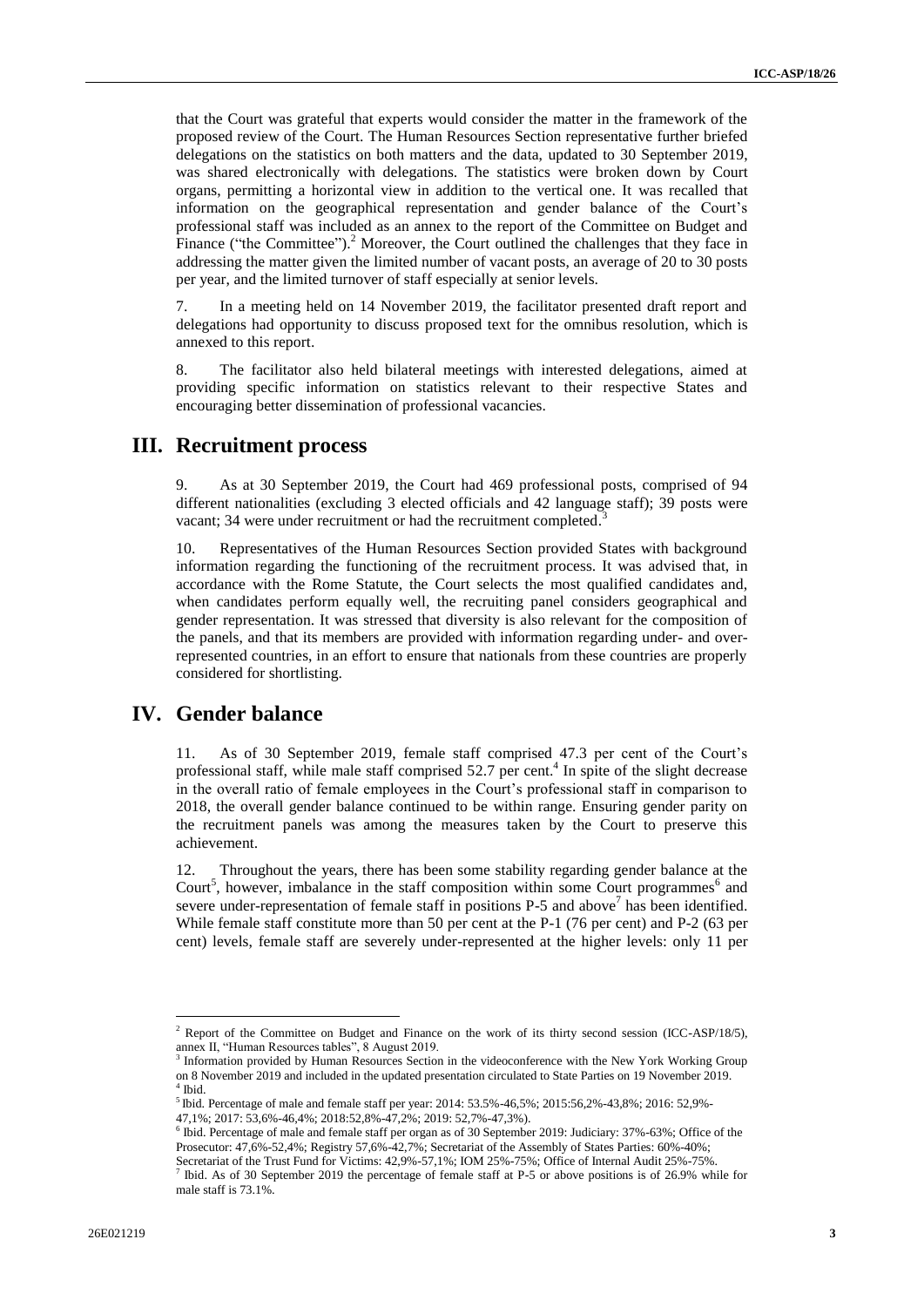cent of the staff at the D-1 level is female, 33 per cent at the P-5 level, 35 per cent at the P-4 level, and 45 per cent at the P-3 level.<sup>8</sup>

13. The Court noted that although the quality of female candidates was not lower than that of male candidates, the pool of the latter for senior-level posts tended to be approximately two-thirds of the applications,  $\degree$  so measures aimed at increasing applications from female candidates have been adopted.

14. In order to contribute to better understanding and addressing this situation, the Court has established a "Mentoring Programme for Women" which aims at supporting women in strengthening professional networks and defining and pursuing career aspirations with the coaching and support of an experienced mentor. The Court also plans to establish a "Focal Point for Women" in 2020 and to initiate training programmes on gender awareness and unconscious bias for managers involved in recruitment. The Focal Point for Women would assist and advise on addressing systemic organizational issues which may present obstacles for the career progression of women and, together with training programmes, be instrumental for identifying and addressing potential unconscious bias. In relation to the Focal Point for Women and the activities related to the establishment of this role, the heads of Organ of the Court (the Prosecutor, President and Registrar) have joined the Gender Champion Leadership Network, that brings together female and male decision-makers determined to break down gender barriers and make gender equality a working reality in their spheres of influence.

15. At its thirty second and thirty third sessions, the Committee made some observations regarding gender balance. It recommended that the Court: a) address the gender imbalance in the Registry, the Secretariat of the Assembly and the Trust Fund for Victims, $^{10}$  b) "concentrate its efforts on recruiting women to higher-level posts"<sup>11</sup> and c) "report to the Committee at its thirty-fourth session".<sup>12</sup> Moreover, "the Committee observed that the top grade posts in the professional staff were dominated by men [and] further noted that the gender imbalance, especially at the senior levels, had not been improved over time. The Committee recommended that the Court try a different and pro-active approach to tackle the issue of gender balance, and to set a target date for achievement".<sup>13</sup>

### <span id="page-3-0"></span>**V. Geographical representation**

16. Of 122 States Parties, as of 30 September 2019, 94 nationalities were represented in the professional staff of the Court, of which: 20 nationalities were in balance with their targets; 22 nationalities were under-represented; 27 over-represented; and the remaining 53 nationalities were not represented. The remaining 25 nationalities of the professional staff corresponded to States not Parties to the Rome Statute.<sup>14</sup>

17. As at 30 September 2019, in terms of absolute distribution, 80 staff were nationals from the African Group, 32 from the Asia-Pacific Group, 51 from the Eastern European Group, 31 from the Latin American and Caribbean Group (GRULAC), and 275 from the Western European and Others Group (WEOG).<sup>15</sup>

18. As at 30 September 2019, the number of staff per post, per region, was as follows:<sup>16</sup>

(a) D-1 (9): one from the African Group, one from the Asia-Pacific Group, two from GRULAC, and five from WEOG, with the Eastern European Group not represented; with an over-representation of GRULAC and WEOG nationals.

<sup>8</sup> Opt. cit. 2, para. 104.

<sup>9</sup> Ibid. As of December 2018, 32% of female candidates and 68% of male candidates apply for P4 and P5 positions.

<sup>&</sup>lt;sup>i0</sup> Op. cit. 2, para. 102.

<sup>&</sup>lt;sup>11</sup> Ibid, para 104.

<sup>&</sup>lt;sup>12</sup> Ibid, para 106.

<sup>&</sup>lt;sup>13</sup> Report of the Committee on Budget and Finance on the work of its thirty-third session, ICC-ASP/18/15, 27 September 2019, para. 223.

 $14$  Op. cit. 3.

<sup>&</sup>lt;sup>15</sup> Op. cit. 2. Information updated by Human Resources Section on 18 November 2019. It should be noted that these figures do not include staff on professional level language posts.

<sup>&</sup>lt;sup>16</sup> Ibid. Information updated by Human Resources Section on 18 November 2019.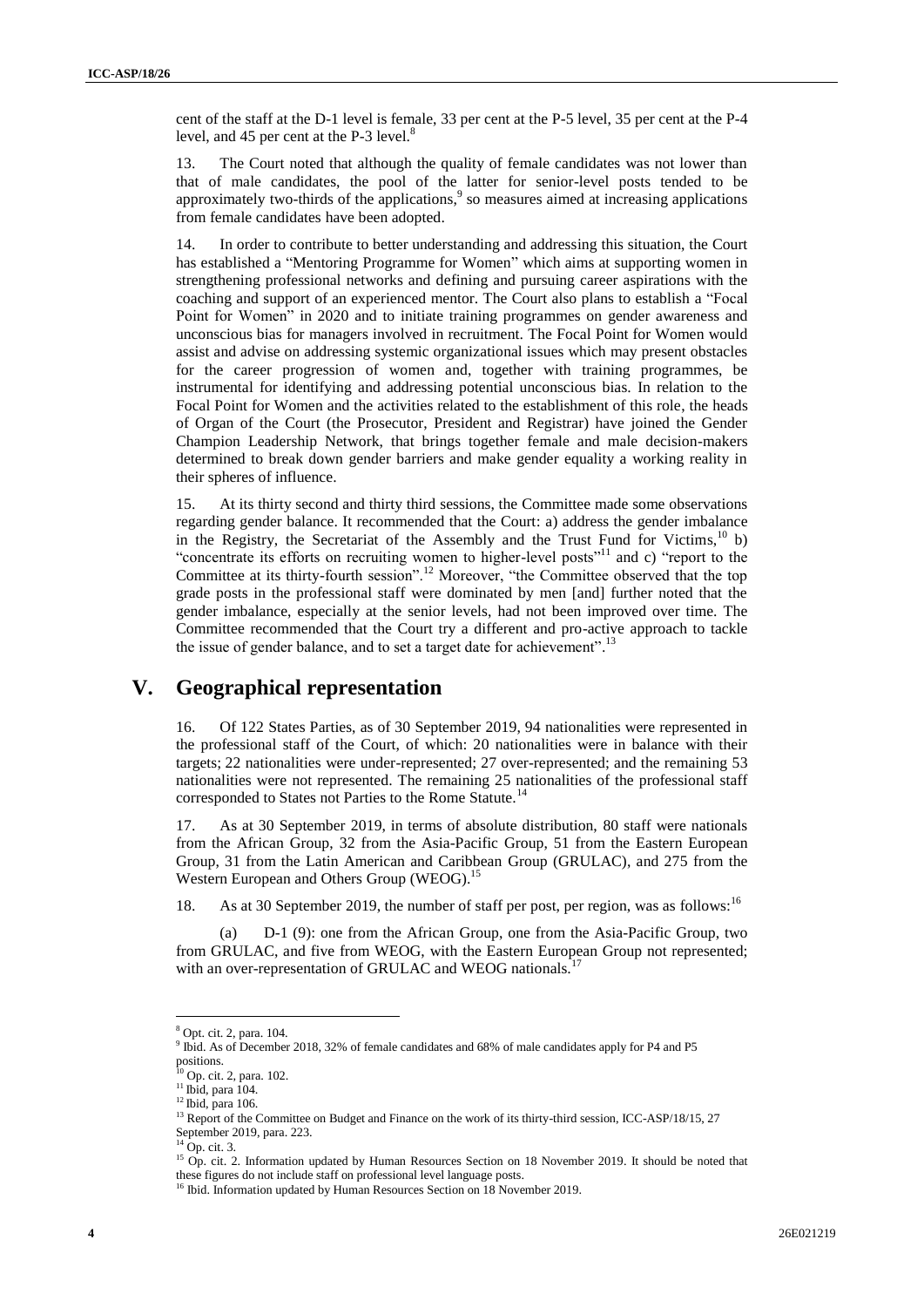(b) P-5 (43): seven from the African Group, one from the Asia-Pacific Group, four from the Eastern European Group , one from GRULAC and 30 from WEOG; with an over-representation of African Group and WEOG nationals.

(c) P-4 (73): 13 from the African Group, six from the Asia-Pacific Group, six from the Eastern European Group, six from GRULAC, and 42 from WEOG; with African Group and WEOG nationals being over-represented.

(d) P-3 (153): 31 from the African Group, ten from the Asia-Pacific Group, 12 from the Eastern European Group, 12 from GRULAC and 91 from WEOG; with the African Group and WEOG being over-represented.

P-2 (156): 22 from the African Group, eight from the Asia-Pacific Group, 20 from the Eastern European Group, nine from GRULAC, and 97 from WEOG; with WEOG nationals over-represented.

(f) P-1 (35): six from the African Group, six from the Asia-Pacific Group, nine from the Eastern European Group, and 13 from WEOG, and one from GRULAC; with African Group, Eastern European Group and WEOG nationals over-represented.

19. While acknowledging that significant challenges to achieve equitable geographic representation persist, the Court underlined that its efforts have resulted in some signs of improvement in recent years, at least in relation to non-represented countries. The number of non-represented countries was reduced by 1 from 2018 to 2019.

20. From a broader perspective, the data regarding a six-year overview<sup>18</sup> indicated that geographical representation remained relatively stable. This reveals the chronic nature of the imbalanced representation in the Court in respect to some countries and regions, in particular from Asia-Pacific and Latin American and the Caribbean.

21. States underlined that the Court's targets for geographical representation should be considered in both national and regional perspectives. It was stressed that the overrepresentation of a regional group should not be held against nationals from a State from that group who is non- or under-represented. It was pointed out that some States that are among the highest contributors to the Court's budget remain severely under-represented.

### <span id="page-4-0"></span>**VI. Recruitment of nationals from non-States Parties**

22. In comparison to the previous report on geographical representation and gender balance,<sup>19</sup> the number of nationals from non-States Parties increased (61 staff).<sup>20</sup>

23. States stressed that many posts are still occupied by nationals of non-State Parties, which could hamper the adequate representation of States Parties.

24. It was observed that recruiting nationals of non-States Parties can be more expensive than hiring nationals of States Parties. According to the practice and fundamental principles of the International Civil Service, as determined by the Administrative Tribunal of the International Labour Organization (ILOAT), all employees of the Court are entitled to exemption from taxation on salaries, emoluments and allowances paid by the Court. The estimated tax liability for 2018 was €111 thousand, in relation to six United States taxpayers on the payroll of the Court.<sup>21</sup>

<sup>&</sup>lt;sup>17</sup> In this case, whether a region is over or under represented is determined by the percentage of individuals from a certain region who occupy the posts, compared to the percentage that human resources has determined as the target for the region.

 $18$  Op cit. 3.

 $19$  ICC-ASP/17/36.

<sup>&</sup>lt;sup>20</sup> The figure provided in this paragraph is based on a table electronically transmitted by the Court to the facilitator on 5 November 2019 and circulated to States Parties on 6 November 2019.

<sup>&</sup>lt;sup>21</sup> Financial statements of the International Criminal Court of the year ended 31 December 2018 (ICC-ASP/18/12), item 13.2.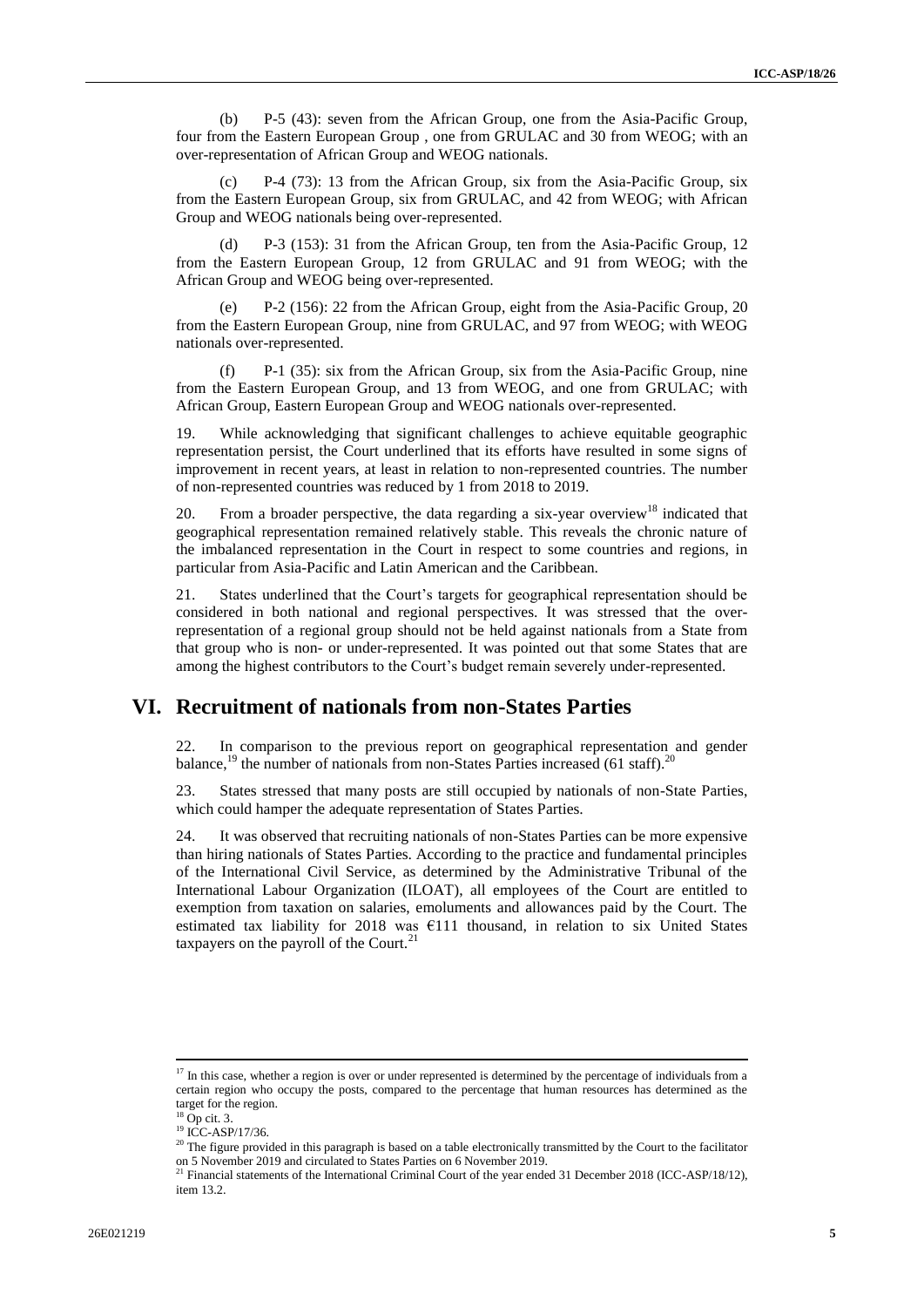25. At its thirty-second session, the Committee recalled its observation that there had been a significant number of staff that were nationals of the States that were not Parties to the Rome Statute.<sup>22</sup> Reiterating its previous recommendation and urging the Court to make serious efforts to redress the situation, the "Committee further recommended that the Court report on geographical representation by differentiating between the staff from States Parties and non-States Parties."<sup>23</sup> At its thirty-third session, the Committee recommended that the Court look into the possibility of freezing the hiring from professional staff from non-States Parties.<sup>24</sup>

26. The Registrar has acknowledged the concerns raised by a number of delegations and the Committee regarding recruitment of nationals of non-States Parties and has communicated the Court's commitment to find ways to address the situation, including through its internal recruitment practices. In 2018, two new staff from non-States Parties joined the Court whereas four separated.<sup>25</sup>

#### <span id="page-5-0"></span>**VII. Measures to improve geographical representation**

27. The Court informed the States that it introduced new efforts for outreach activities specifically for non- and under-represented States Parties which included (a) attending career fairs and other suitable events in non- and under-represented States; (b) supporting and promoting its Junior Professional Officer Programme which has seen three underrepresented States Parties participating; and (c) meeting State representatives from underrepresented States with a view to establish per State the most optimal outreach plan.<sup>26</sup>

28. Other measures taken by the Court include: "(a) Advertising of vacancies continued to include various social media and platforms for international job vacancies; (b) All vacancy announcements were distributed in both working languages; (c) HR staff participated ex officio in all recruitment processes and took steps to ensure that diversity is considered in all stages of the recruitment cycle; (d) The Selection Review Board oversaw all recruitment; (e) Geographical diversity was ensured on all recruitment panels; (f) Updated information on geographical representation was disseminated to all recruitment panels; (g) Geographical representation was considered both at the shortlisting stage and when the decision as to the final selection of suitable candidates was made; (h) Geographical representation was considered for all types of appointments; (i) HR used social media to actively "source" qualified candidates from desirable profiles to improve the applicant pool; (j) HR commenced a partnership with ImpactPool in 2019 with a view to further increasing outreach efforts to maximize geographical diverse applicant pools; and (k) Key management personnel of the Court engaged in outreach activities alongside their regular travel and meetings. Geographical representation is considered an important agenda item with all travel and meetings with States and external stakeholders"<sup>27</sup>

29. States generally welcomed these initiatives and encouraged the Court to consider possible ways to advertise vacancies in official languages other than the two working languages.

30. It was noted that States still have a critical role in ensuring wider dissemination of the vacancy announcements, with a view to providing more geographically representative pools of candidates.

31. The Committee also recommended that the Court continue its efforts "to achieve a more equitable geographical distribution<sup>228</sup> and give special attention to the hiring of staff from non-represented States.<sup>29</sup>

 $22$  Op. cit. 2, para. 96.

 $^{\rm 23}$  Ibid.

<sup>24</sup> Op. cit. 13, para. 220.

<sup>&</sup>lt;sup>25</sup> Report of the Court on Human Resources Management, ICC-ASP/18/4, para. 94.

<sup>26</sup> Ibid, para. 91.

 $27$  Ibid. para. 92.

<sup>28</sup> Op. cit. 2, para. 94.

<sup>29</sup> Ibid, para. 95.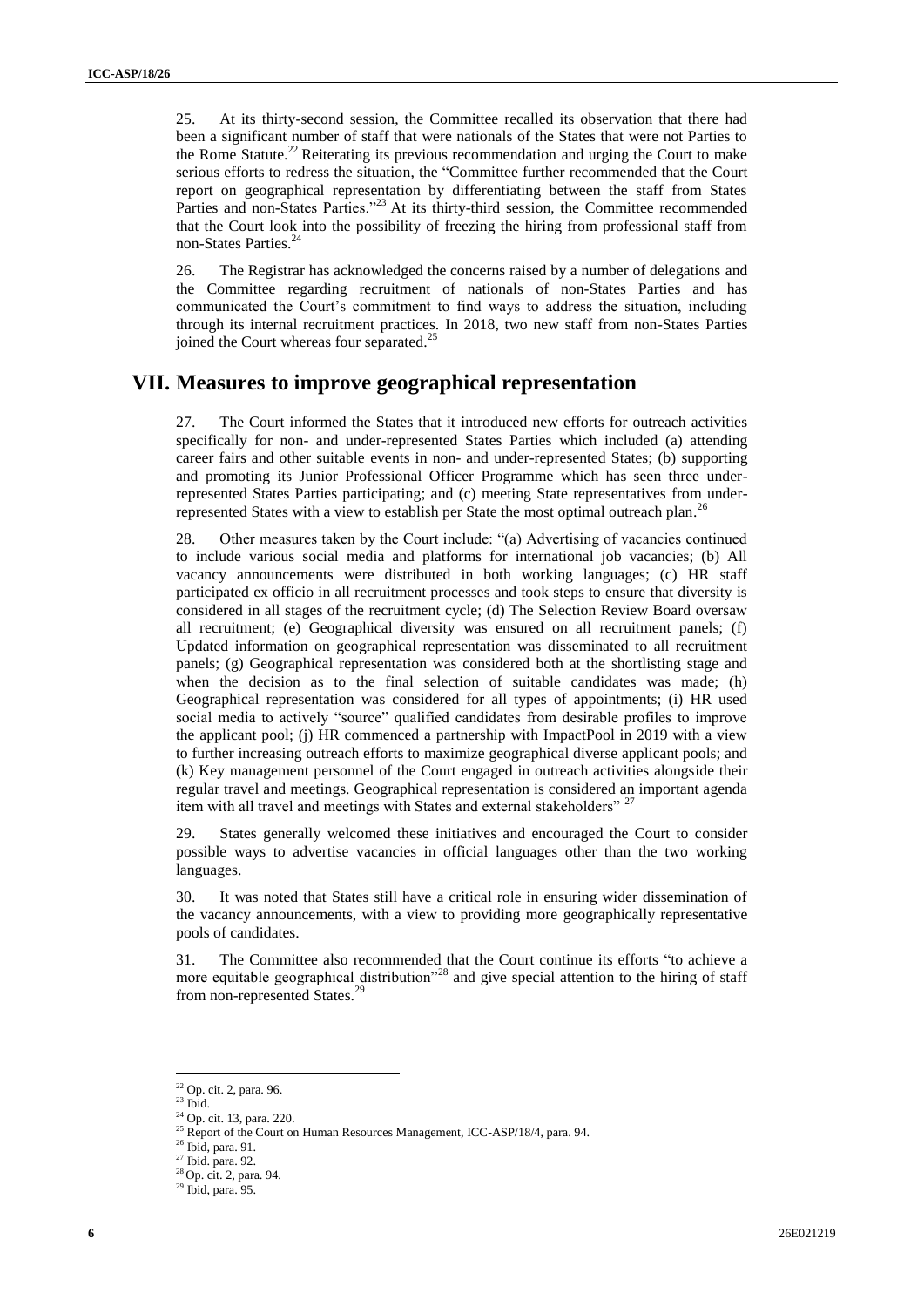### <span id="page-6-0"></span>**VIII. Interns, JPOs and visiting professionals**

32. States indicated that geographical representation and gender balance was also desirable in the selection of interns, visiting professionals (IVPs) and Junior Professional Officers (JPOs). Interest was also expressed in the inter-relationship between these programs and the actual recruitment of the Court, given that IVPs and JPOs are frequently potential candidates for professional postings. It was therefore noted that measures aimed at promoting geographical distribution in these programs could have a positive impact in the diversification of the pool of applicants for professional postings.

33. The Court confirmed that it sought to address some of the geographical representation challenges through the IVPs Programme since it is considered that a diverse group of qualified professionals in this programme will encourage more potentially eligible and interested candidates from those countries for the Court's staff positions, now and in the future. To make this Programme accessible to all, the Court has implemented a trust fund based on voluntary donations to enable funded placements for persons from developing regions who are also from States Parties, and preferably those that are non- or under-represented.<sup>30</sup>

34. In 2018, 26 individual IVPs from Africa, Asia-Pacific, Eastern Europe and Latin American and the Caribbean region have been funded by the Trust Fund.<sup>31</sup>

35. In addition, the Court engaged a coordinator for the JPO and IVPs Programmes and will thereby enhance capacity for initiating and supporting outreach activities and to coordinate projects and measures aiming to improve geographical distribution within the IVPs and JPO programmes.<sup>32</sup>

36. The Court further advised that, as part of a grant received from the European Commission for the programme "Building Legal Expertise and Fostering Cooperation", which consists of three sub-projects including (i) seminars, events, trainings and other relevant activities for fostering cooperation, sharing expertise and building national capacity; (ii) a Legal Tool Database; and (iii) a Legal Professionals Programme (LPP), each year it has a LPP which saw, in 2018, placements for nine participants: eight from developing regions and four from non-represented States Parties, of which seven were also situation countries of the Court.<sup>33</sup>

## **IX. Conclusions**

37. There is an interest of State Parties and civil society in being kept updated regarding the fluctuations of staffing at the Court, from the perspective of geographical representation and gender balance. It was stressed that a fair representation of male and female staff and equitable geographical distribution benefits the Court by ensuring diversity of perspective which, internally, increases the creativity in the work environment and, externally, remains crucial to address perception challenges and advance the universality of the Rome Statute.

38. There is an overall balance in terms of gender balance. There remains, however, a severe imbalance of women in the upper echelons. The Court should continue its efforts to narrow this gap and report on its activities in this regard.

39. Regarding geographical representation, there is a persistent and chronic imbalance in respect to some countries and regions. There are also some nationalities from overrepresented groups that are under-represented in the Court's staff. Some States that rank among the highest contributors to the Court's budget are severely under-represented.

40. Many States indicated that the issue of nationals of non-States Parties being recruited to the Court's staff should be examined in conjunction with the current challenges of achieving equitable geographic representation.

<sup>30</sup> Op. cit. 25, para. 9.

<sup>31</sup> Op. cit. 3.

<sup>32</sup> Op. cit. 25, para. 91(e).

<sup>&</sup>lt;sup>33</sup> Ibid, para. 116.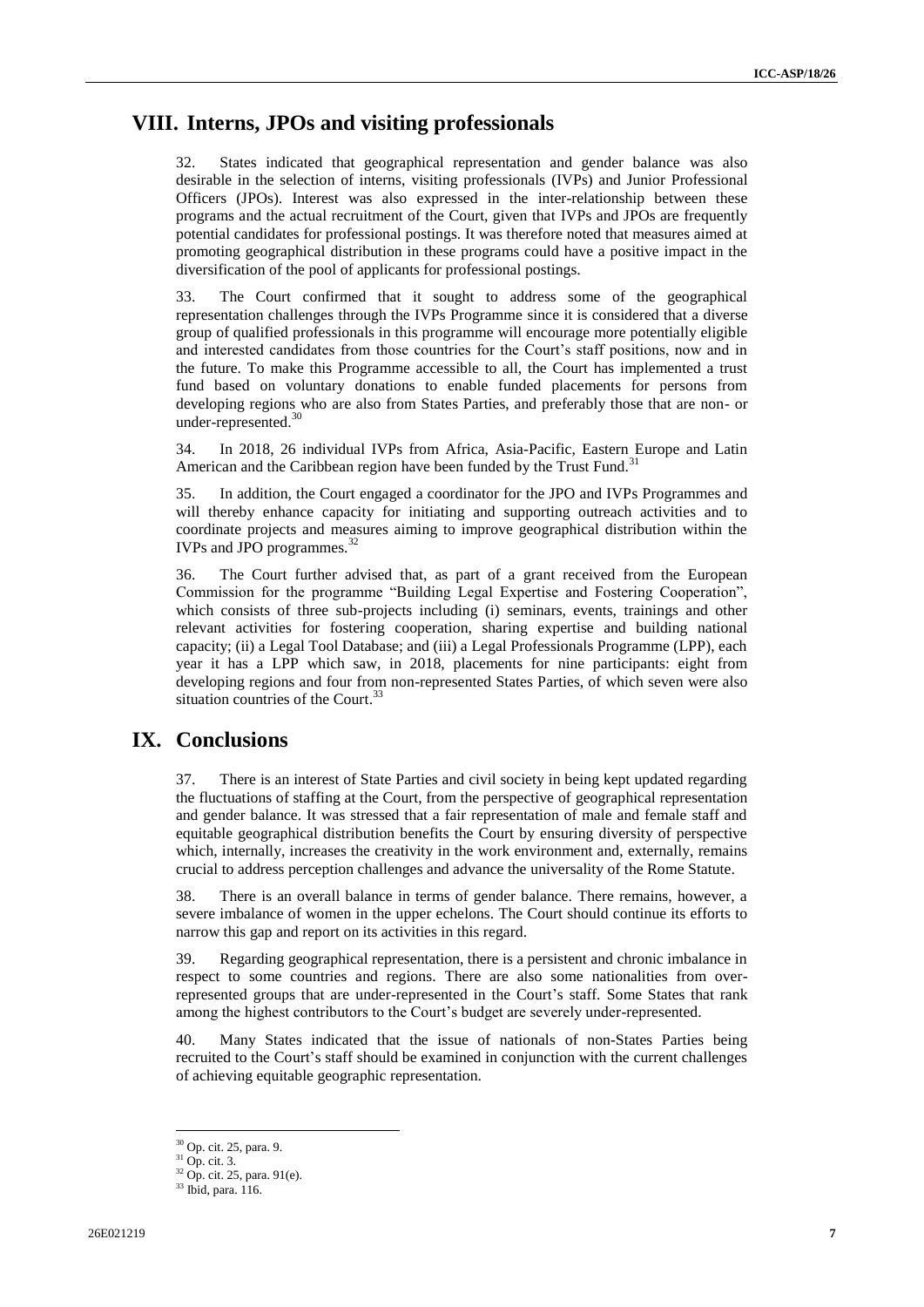41. Efforts should be undertaken by the Court and the Assembly to ensure the visibility of employment opportunities and the application of qualified candidates from non- and under-represented countries and regions. The proactive role of the States Parties in question remains crucial to supporting the Court, inter alia, by helping to reach a pool of qualified candidates from non- and under-represented countries.

### <span id="page-7-0"></span>**IX. Recommendations**

#### <span id="page-7-1"></span>**A. To the Court**

42. The chronic imbalance in geographical representation, as well as that of women in senior levels, requires that the Court redouble its efforts in addressing this situation.

43. In order to bridge the persistent gender gap at the higher echelons, efforts should continue to be undertaken to identify, reach and recruit women qualified for senior-level positions, as well as to support the career advancement within the Court of female staff who have the qualifications to advance to those positions.

44. The Court should continue prioritizing outreach activities, in order to target potential candidates from non- and under-represented countries, especially developing ones.

45. Vacancy announcements should:

(a) continue to be advertised through the Court's website and its social media profiles, as well as circulated via periodicals and publications, in particular in those with circulation in countries that are non- or under-represented;

be regularly informed to the Assembly, in order to assist States Parties and civil society organizations in further disseminating them; and

(c) be circulated at least in both working languages of the Court.

46. Efforts should be undertaken to promote the participation of nationals of non- and under-represented States Parties, especially developing ones, in the internship, JPO and visiting professional programmes, including by encouraging voluntary contributions to the corresponding fund. Information on geographical and gender balance regarding these programmes should continue to be made available to the Assembly.

47. All personnel policies, procedures and hiring practices should remain under review and improvement, and the Court should continue to apply and strengthen its recruitment policies to foster the selection of qualified candidates from non- and under-represented countries, in particular developing ones, including through the dissemination and full implementation of its Administrative Instruction on Staff Selection, which includes a provision granting qualified candidates from non- and under-represented States Parties priority for the purpose of short-listing.

The Court should address, within a reasonable timeframe, the issue related to possibility of freezing the hiring nationals of States that are not Parties to the Rome Statute, as also recommended by the Committee.

49. The Court should continue gathering, monitoring, analyzing and reporting data of female applicants and applicants from non- and under-represented countries, in particular from developing ones, in order to identify the specific challenges, they face in successfully acquiring positions at the Court.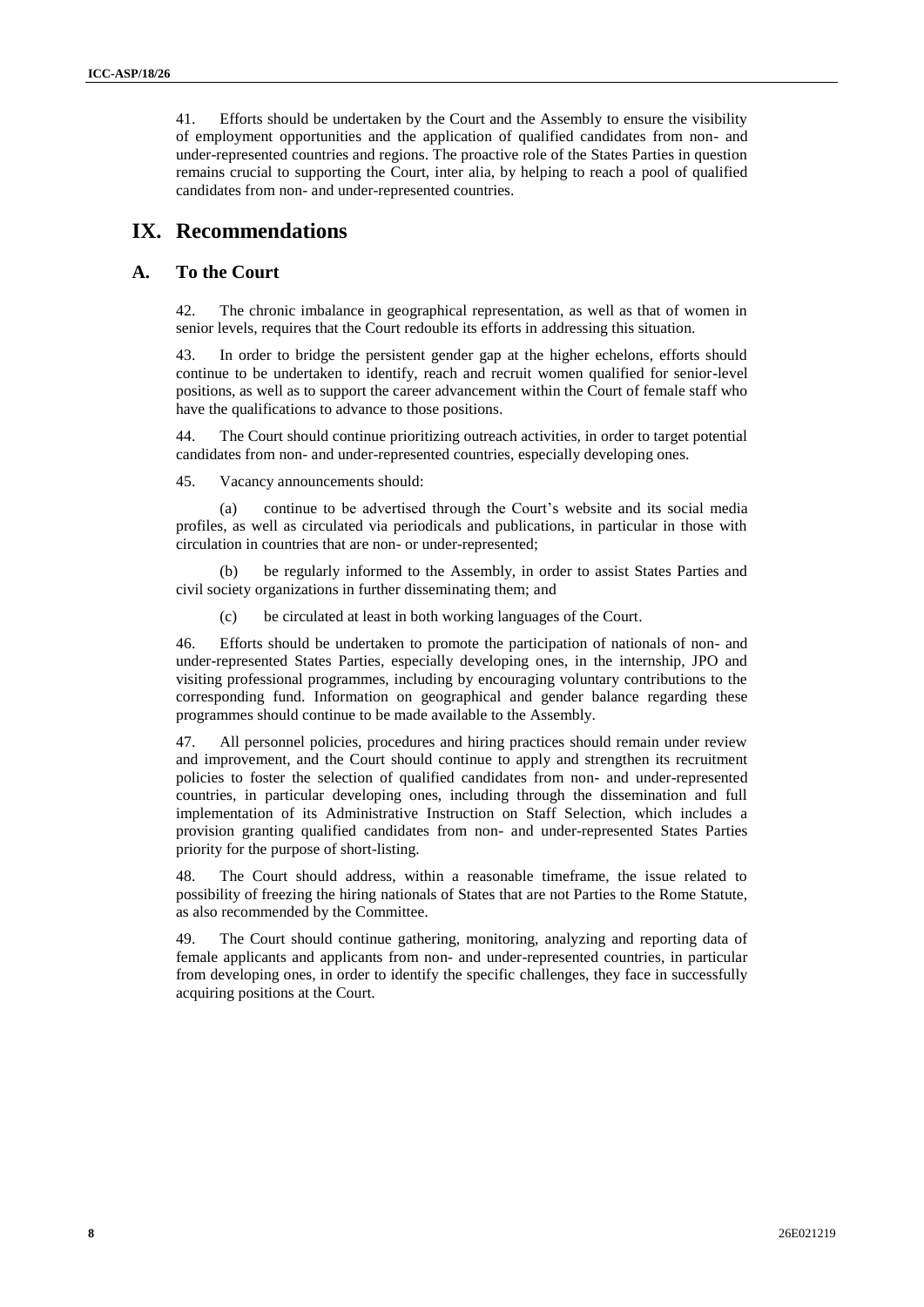#### <span id="page-8-0"></span>**B. To the Assembly and States Parties**

50. The chronic imbalance in geographical representation, as well as that of women in senior levels, requires redoubled efforts by States Parties.

51. States Parties engaging with the Court with respect to the JPO programmes should also consider providing financing for participants from non- and under-represented regions, in particular from developing countries.

52. States Parties should consider providing funding to cover stipends for participants from non- and under-represented regions, in particular from developing countries, in the internship and visiting professional programmes.

53. Consultations amongst non- or under-represented States Parties, in particular developing ones, should be undertaken in order to develop targeted strategies that would serve to support the dissemination of Court vacancies.

54. States Parties, especially those non- and under-represented, should further disseminate Court vacancies to their national institutions and organizations, as appropriate, including universities, professional associations and chambers and judicial institutions.

55. The Bureau should engage in consultations to identify partners that could promote capacity-building in non- and under-represented countries or regions, in order to generate pools of qualified applicants at the Court, and interested States Parties are encouraged to provide financial support to civil society and institutions undertaking such capacitybuilding.

56. States Parties are encouraged to use the geographical representation and gender balance facilitation as focal point to address any concerns in relation to staff representation and balance.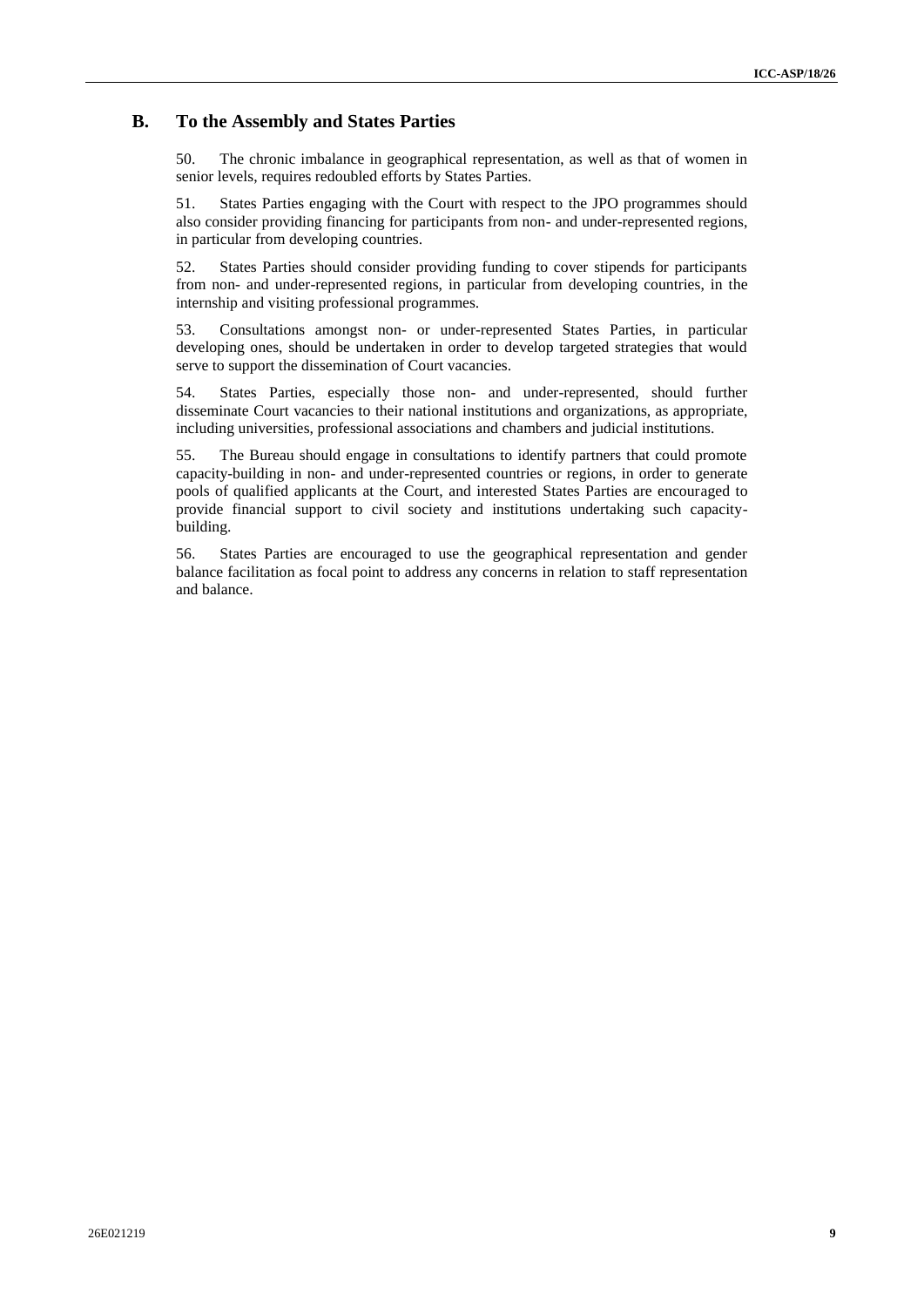#### <span id="page-9-0"></span>**Annex**

### **Proposed text for inclusion in the omnibus resolution**

#### **A. Language for the omnibus resolution on recruitment of staff**

Takes note of the Court's report on Human Resources Management,<sup>1</sup> and requests the Court to strengthen its efforts, in the recruitment of staff, to seek equitable geographical representation with a particular focus on candidates from non-represented and underrepresented States Parties, gender balance and the highest standards of efficiency, competency and integrity, as well as to seek expertise on specific issues, including, but not limited to, trauma-related psycho-social needs and violence against women or children, and encourages further progress in this regard;

*Calls* upon the Court to report the outcome of its efforts to seek equitable geographical representation with a particular focus on candidates from non-represented and underrepresented States Parties and gender balance to the Assembly at its nineteenth session, including, but not limited to, improvements in the recruitment process and annual recruitment data;

*Takes note* of the continued dialogue between the Court and the Bureau with regard to ensuring equitable geographical representation and gender balance in the recruitment of staff members, and welcomes the reports of the Bureau and its recommendations;<sup>2</sup>

*Urges* States Parties to undertake efforts to identify and enlarge pools of potential applicants to the Court's professional positions from States Parties from non- and underrepresented regions and countries, including through the financing by the Assembly of the Court's internship and visiting professional programmes, and by States Parties of Junior Professional Officer (JPO) programmes, through targeted outreach initiatives and through the dissemination among relevant national institutions and organizations of the Court's vacancies;

*Welcomes* the establishment by the Court of a programme to fund, through voluntary contributions, the placement of interns and visiting professionals from developing regions with a particular focus on candidates from non-represented and under-represented States Parties, welcomes the voluntary contributions received thus far and calls upon States Parties to contribute to this programme;

*Requests* the Court to further devise mechanisms that can ensure in a more sustainable and systematic manner the funding of placements of interns and visiting professionals from developing regions, and further requests the Court to explore and propose modalities for implementing Junior Professional Officer (JPO) programmes for candidates from non- and under-represented States Parties, particularly from developing regions, to be funded through voluntary contributions;

*Invites* the Court to consider whether to introduce a rotation policy at the ICC and *further invites the Court to share any outcome with State Parties;* 

*Welcomes* the Registry Strategic Plan for 2019-2021 and its three-year programme of action to improve the geographical representation and gender balance as one of the Registry´s priorities.

 $1$  ICC-ASP/18/4.

<sup>&</sup>lt;sup>2</sup> ICC-ASP/18/5 and ICC-ASP/18/15.